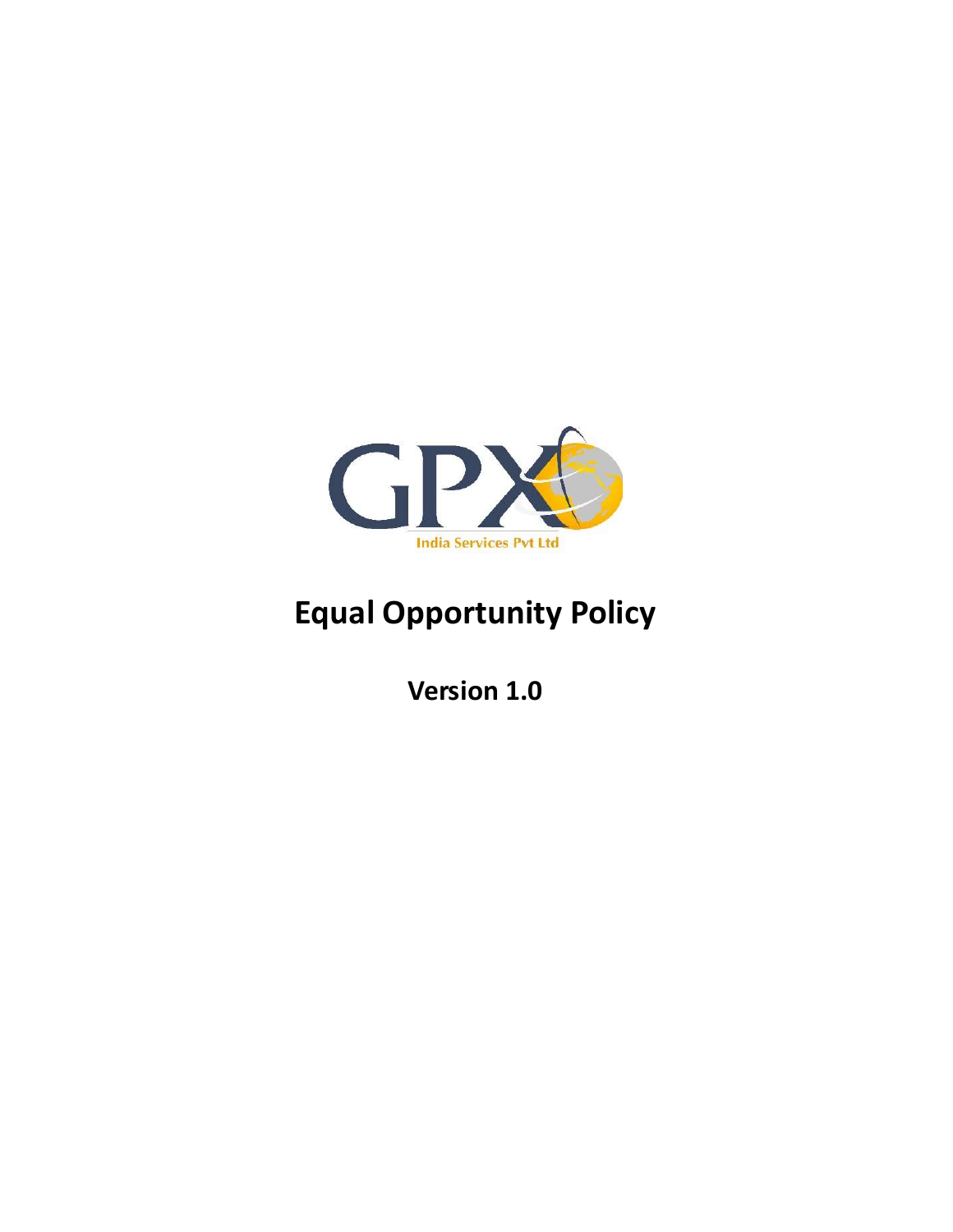

## Document Control

| Type of Information     | Document Data                   |  |
|-------------------------|---------------------------------|--|
| Document Title          | <b>Equal Opportunity Policy</b> |  |
|                         |                                 |  |
| <b>Version Number</b>   | 1.0                             |  |
| <b>Previous Version</b> | ---                             |  |
| Date of Release         | 21 August 2020                  |  |
|                         |                                 |  |
| Date of Approval        | 5 August 2020                   |  |
| Document Approver       | Nick Tanzi                      |  |
| Document Owner          | Ruchira Kumar                   |  |

# Change History

| <b>Version</b> | <b>Nature of Change</b> | Date of Approval | Approver   |
|----------------|-------------------------|------------------|------------|
| 1.0            | Initial Release         | 5 August 2020    | Nick Tanzi |
|                |                         |                  |            |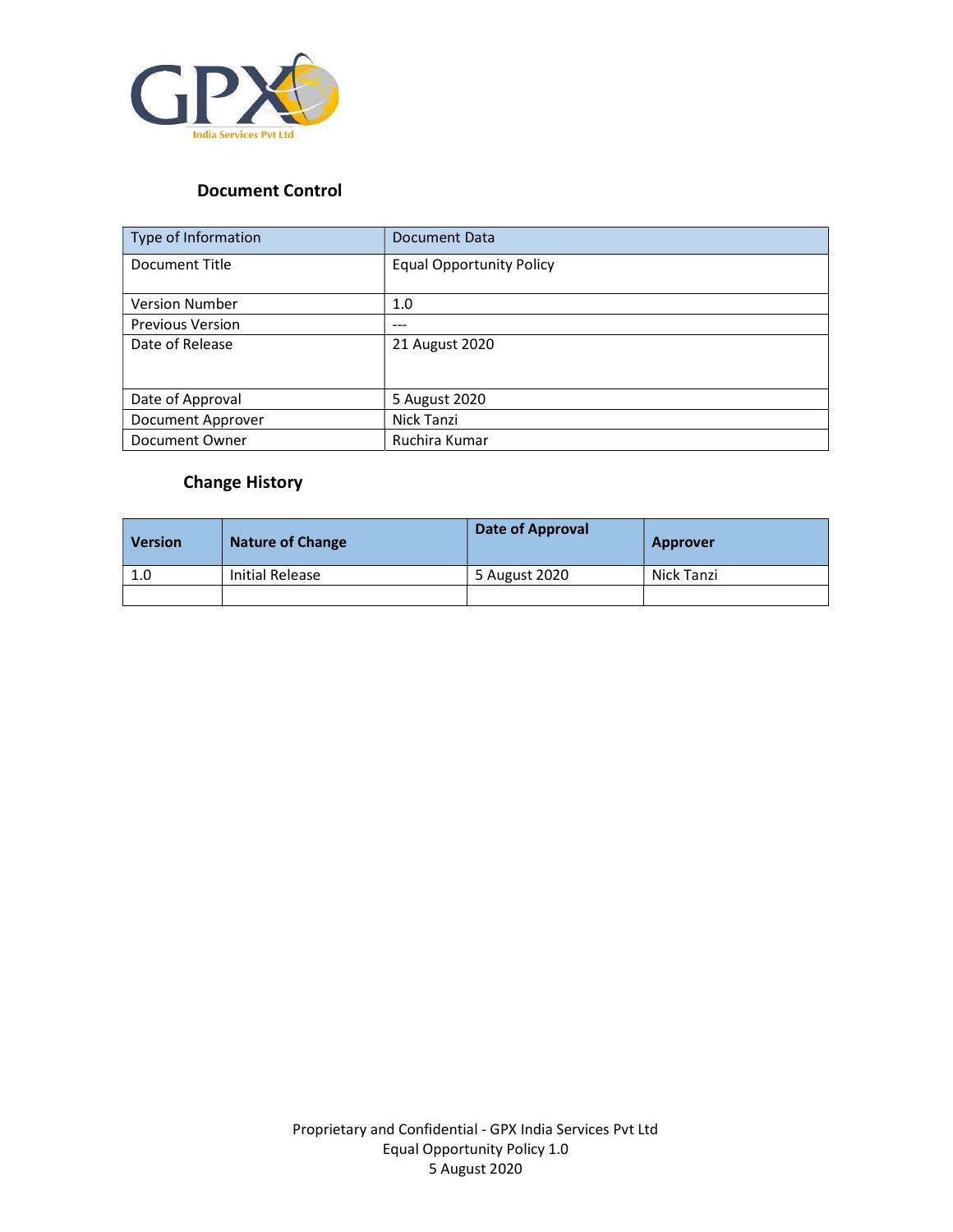

### Equal Opportunity Policy

#### 1. Objective

GPX India Services Pvt Ltd ("GPX") is committed to providing a safe, congenial and healthy work environment to all employees and workers. At GPX, we are proud to offer equal employment opportunities to all, without regard to race, creed, color, religion, nationality, origin, gender, sexual orientation, marital status, citizenship status, age, veteran status and disability. Furthermore, we do not tolerate any form of discrimination or harassment of our employees by co-workers, supervisors, customers and vendors.

This policy is in line with the statutory compliance as stipulated under "The Rights of Persons with Disabilities Act, 2016 and Rules, 2017".

#### 2.0 Scope

The policy is applicable to all aspirants, candidates, interns, trainees, contractual workers and employees of GPX, throughout the employment lifecycle (recruitment to separation). It is pertinent to all policies on recruiting, advertising, hiring, promotion, training, transfer, compensation, benefits, termination, layoff, leave of absence and all other terms and conditions of employment.

#### 3.0 Guidelines

- Strict adherence and compliance with the provisions of "The Rights of Persons with Disabilities Act, 2016 and Rules, 2017."
- Appropriate facilities and amenities are provided to persons with disabilities to enable them to effectively discharge their duties in the Company.
- Inform and advertise candidates during the selection and recruitment process that GPX is an equal employment opportunity employer.
- Provide equal employment opportunities to all and persons with disabilities, subject to the evaluation during the selection process, based on merit, qualification and relevant experience required for the respective vacancy. Preference shall be provided to persons with disabilities w.r.t. posting, transfer, training etc.
- Ensure that there should not be any sort of discrimination in any form, whether in hiring new recruits or in the event of any existing employee incurs disability at a later stage.
- Provision is made for assistive devices, barrier free accessibility for persons with disabilities.